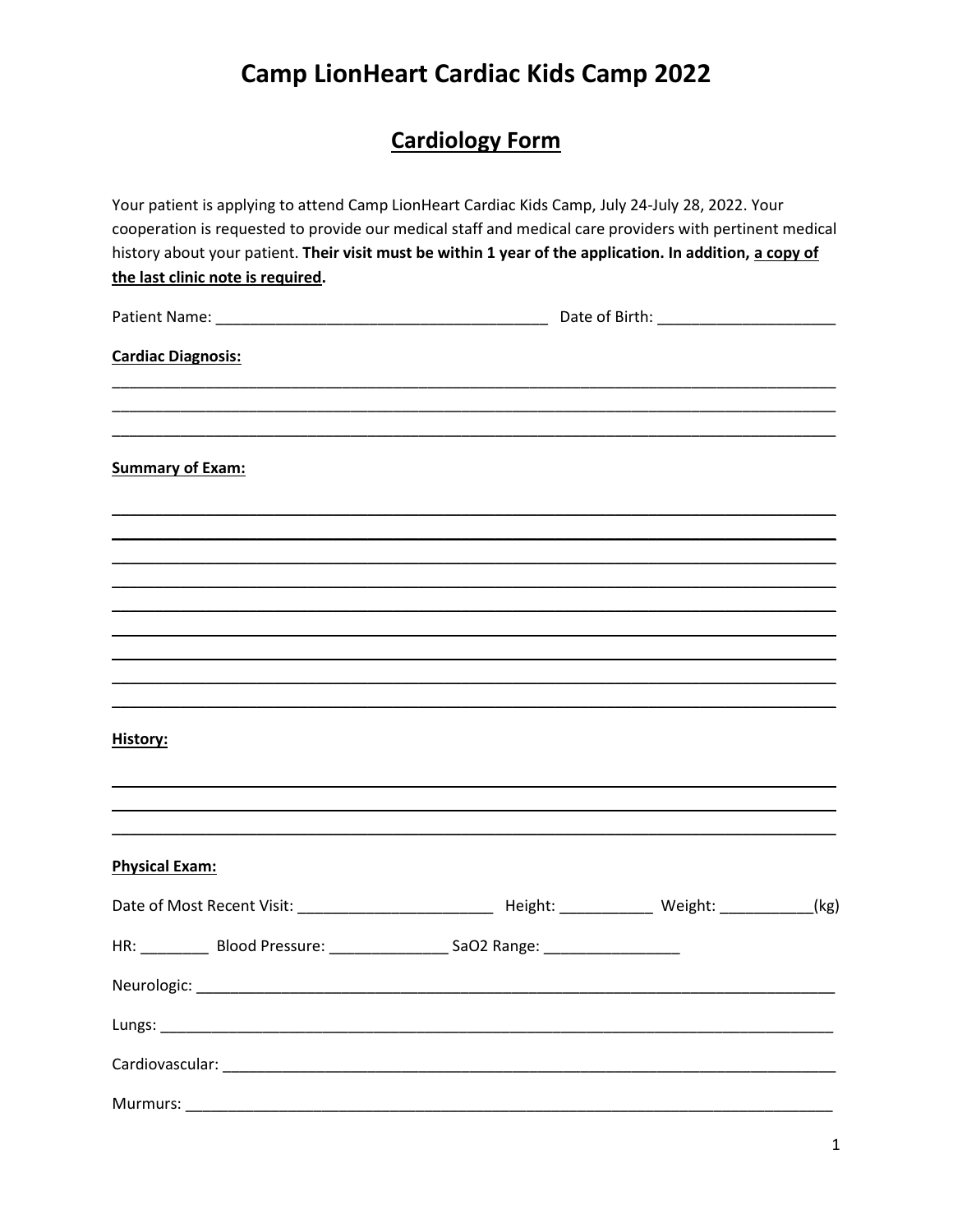## **Cardiology Form**

| <b>Surgical History:</b>                                                                                                               |           |                       |               |                             |
|----------------------------------------------------------------------------------------------------------------------------------------|-----------|-----------------------|---------------|-----------------------------|
| Intervention                                                                                                                           |           | Date of Service       |               | <b>Reason for Procedure</b> |
|                                                                                                                                        |           |                       |               |                             |
|                                                                                                                                        |           |                       |               |                             |
| Medication/Trigger                                                                                                                     |           | Date of last reaction |               | Type of Reaction            |
|                                                                                                                                        |           |                       |               |                             |
|                                                                                                                                        |           |                       |               |                             |
| <b>Prescribed Medication:</b> Please be specific and PRINT CLEARLY                                                                     |           |                       |               |                             |
| Type of Medication                                                                                                                     | Strength  | Dosage                | Frequency     | Reason                      |
|                                                                                                                                        |           |                       |               |                             |
|                                                                                                                                        |           |                       |               |                             |
|                                                                                                                                        |           |                       |               |                             |
|                                                                                                                                        |           |                       |               |                             |
| Please note any special instructions for any of the above listed medications:                                                          |           |                       |               |                             |
| (i.e. refrigerate, take pulse prior to giving, watch for bleeding, or history of seizures)                                             |           |                       |               |                             |
|                                                                                                                                        |           |                       |               |                             |
| Do you recommend SBE Prophylaxis? ________                                                                                             |           |                       |               |                             |
| Non-prescription medications we stock in the camp infirmary are listed below:<br>Please circle those in which we should NOT administer |           |                       |               |                             |
| Pepto Bismol<br>Sudafed                                                                                                                | Ibuprofen | Benadryl<br>Caladryl  | Acetaminophen | Chloraseptic Spray          |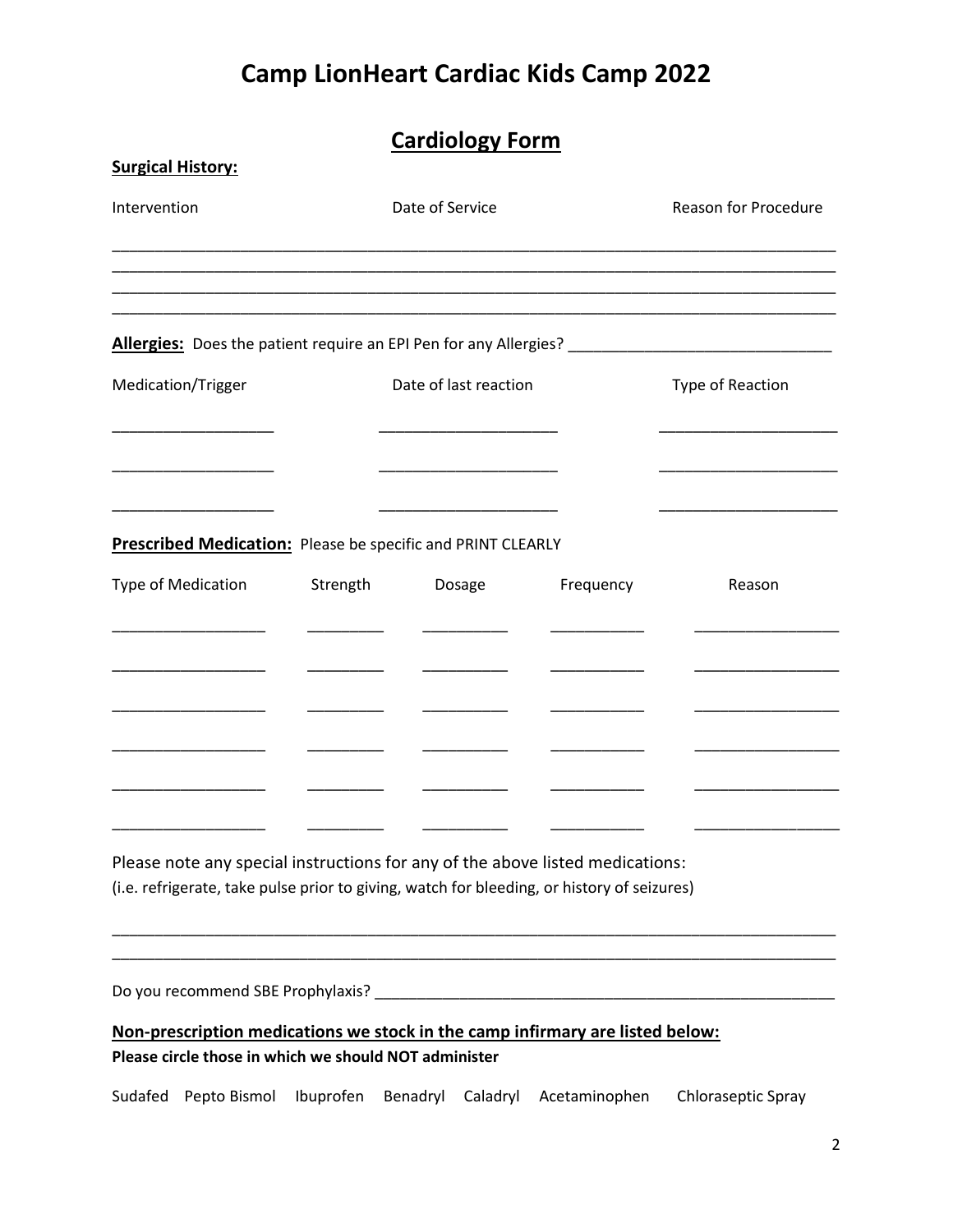## **Cardiology Form**

#### **Cardiac Rhythm /Device History**

|  |  |  | Programmed to: _________________________Mode: ______________Lower rate: ____________Upper Rate: _________ |  |  |  |
|--|--|--|-----------------------------------------------------------------------------------------------------------|--|--|--|
|  |  |  |                                                                                                           |  |  |  |

#### *Please send a copy of the last interrogation*

**Activity Participation:** Cardiologist approved activity level (Please circle one)

- A = FULL ACTIVE PARTICIPATION WITH MODERATE EXERCISE Participates in non-contact games, which may involve running short distances.
- B = PARTIAL ACTIVE PARTICIPATION WITH LIGHT EXERCISE Participates in limited activities. Camper rests occasionally.
- C = LIMITED ACTIVE PARTICIPATION WITH NO EXERCISE Must rest frequently and often. May participate in sedentary activities only.

**If camper fits Category C,** please reconsider his/her suitability for camp. If you perceive that this applicant may benefit from actively participating in our programs, please submit a written explanation.